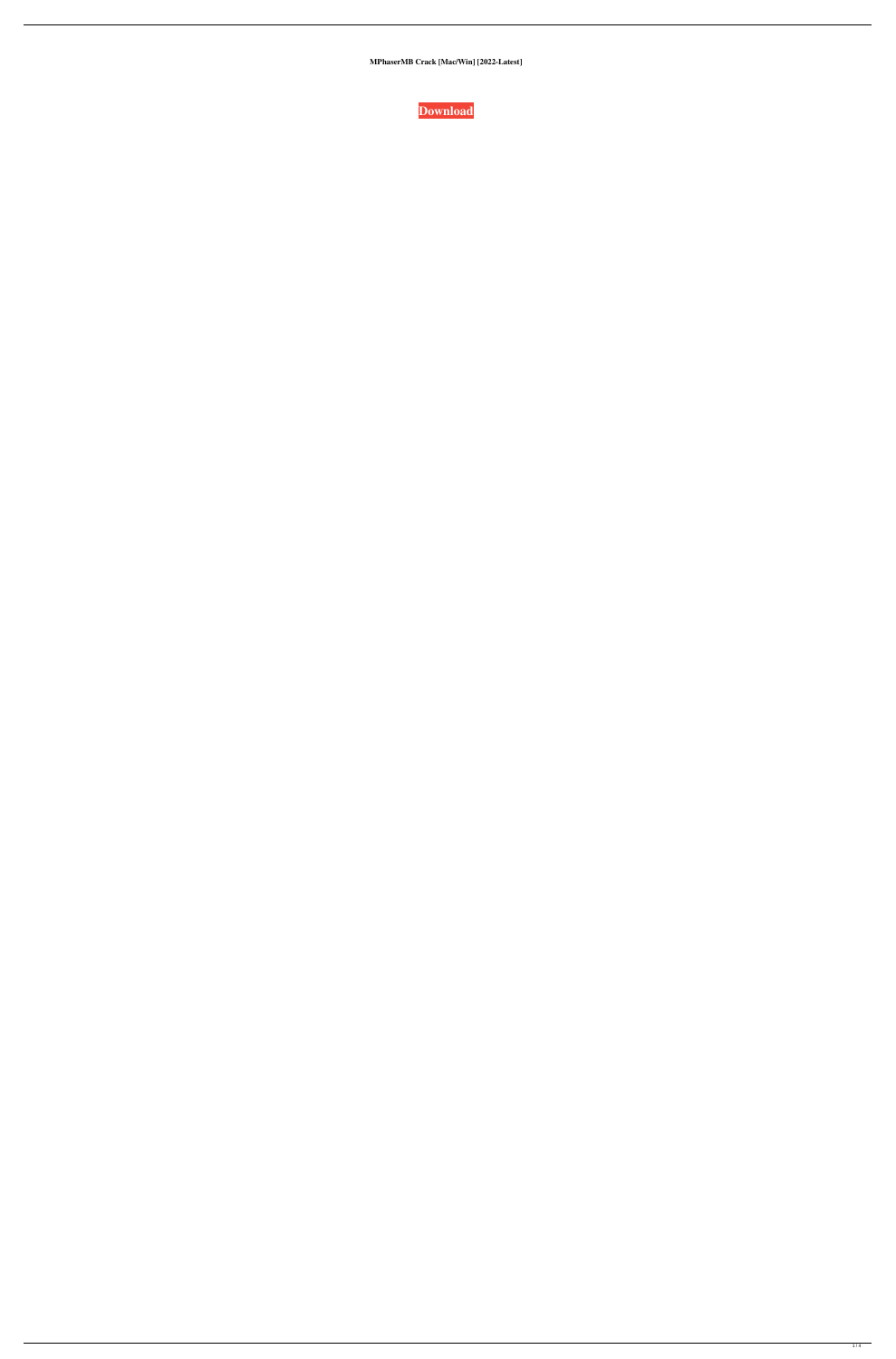PhaserMB is a VST plugin that was developed to aid advanced computer users such as music producers, audio engineers and hobby musicians apply various effects to their audio projects, whether it's spatialization, flanger or delay we're talking about. The plugin comes with multiple controls that can shift multiple properties of the project into several directions. It comes with six frequency bands that can be customized individually by setting filters (there's up to 100 of them), tamper with the analogue saturation controls, adjust and create new presets by making use of its custom oscillator shapes and also synchronize the settings it encompasses. Any parameter can be modulated according to the users' needs. Sources include an LFO, an envelope generator, a pitch detector, an audio level follower and a randomizer. Among additional features users can find 16x upsampling, support for surround audio systems as well as other channel modes, M/S and also A-H presets. As far as deploying the plugin on the target computer goes, the process should pose no threat even for novices, since it comes with a universal installer. All that's needed for installing the target plugin is launching the setup package, selecting the desired VST and following the on-screen instructions provided by the wizard. MPhaserMB Crack Mac is a handy VST plugin that was developed to aid advanced computer users such as music producers, audio engineers and hobby musicians apply various effects to their audio projects, whether it's spatialization, flanger or delay we're talking about. The plugin comes with multiple controls that can shift multiple properties of the project into several directions. It comes with six frequency bands that can be customized individually by setting filters (there's up to 100 of them), tamper with the analogue saturation controls, adjust and create new presets by making use of its custom oscillator shapes and also synchronize the settings it encompasses. Any parameter can be modulated according to the users' needs. Sources include an LFO, an envelope generator, a pitch detector, an audio level follower and a randomizer. Among additional features users can find 16x upsampling, support for surround audio systems as well as other channel modes, M/S and also A-H presets. As far as deploying the plugin on the target computer goes, the process should pose no threat even for novices, since it comes with a universal installer. All that's needed for installing the target plugin is launching the setup package, selecting the desired VST and following

+ HIGH QUALITY FORMAT & SOURCE SUPPORT + AU, RTAS, RTAS II & VST SUPPORT + EDITABLE PRESETS + EASY TO USE + 6 FREQUENCY BANDS + FLEXIBLE PRESETS + MODULATING PARAMETERS + 16X RATIO UPDATING + ENVIRONMENT SENSITIVE + CROSS PLATFORM SUPPORT + LOCALIZED LANGUAGES + PITCH DETECTOR + MULTIPLE SOURCE SELECTION + TEMPO RATE DETECTION + FLUTTER, SPATIALIZATION & DELAY + MONO STEREOPHONIC PLAYBACK + MONO & SPEAKER MODE + FADER DROP + FILTER CHANNEL INPUT + FILTER SUSPENDING + OPTIONAL FILTER LENGTH RESET + VARIOUS OTHER FEATURES: + MULTIPLE IMPOSTER FASTER / SLOWER + MODULATING FFT LOOP + FREQUENCY RANGE CHART + AUDIO LEVEL FOLLOWER + MULTIPLE FILTER USAGE + CROSS FEATURE EXTRACTOR + TRIANGLE DISTORTION + MULTIPLE SYNC / EXPORT / RESTORE + FX STACKING + EXPANDABLE PRESETS + IN THE FUTURE, 3D SUPPORT + SOUNDSCALER SUPPORT + PORTABILITY FOR VST 1.1, 2.0 & 3.0 MPhaserMB Cracked Accounts is a handy VST plugin that was developed to aid advanced computer users such as music producers, audio engineers and hobby musicians apply various effects to their audio projects, whether it's spatialization, flanger or delay we're talking about. The plugin comes with multiple controls that can shift multiple properties of the project into several directions. It comes with six frequency bands that can be customized individually by setting filters (there's up to 100 of them), tamper with the analogue saturation controls, adjust and create new presets by making use of its custom oscillator shapes and also synchronize the settings it encompasses. Any parameter can be modulated according to the users' needs. Sources include an LFO, an envelope generator, a pitch detector, an audio level follower and a randomizer. 77a5ca646e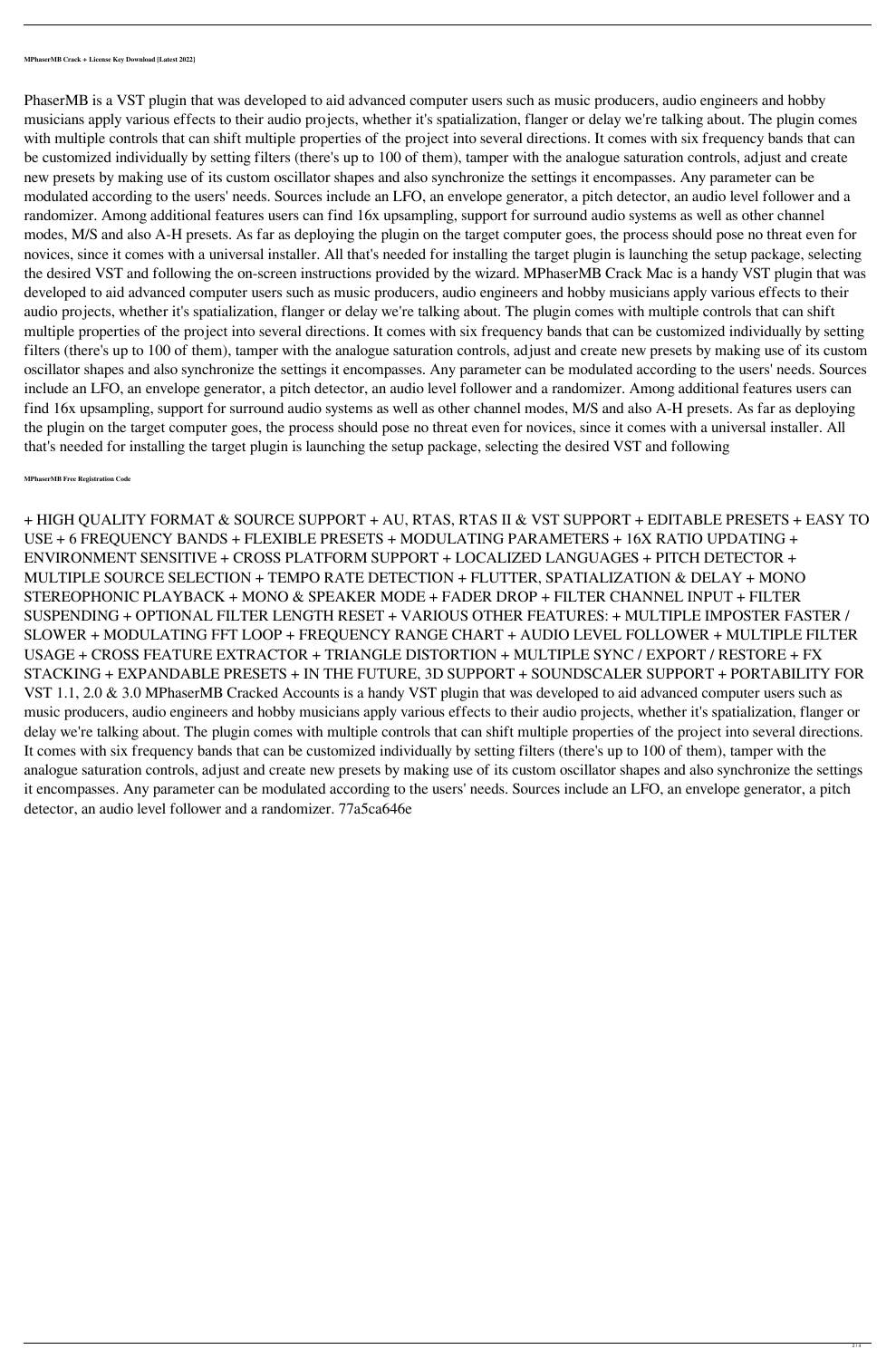**MPhaserMB Crack+ [2022-Latest]**

MPhaserMB is a powerful, easy-to-use plugin that lets you apply various effects to your audio projects with ease. With multiple controls that shift different parameters in different directions, you have all the tools you need to achieve your desired result. From spatialization and flanging to delay and reverb, there's no doubt that MPhaserMB will help you produce the most complex audio solutions. The package includes a built-in tuner, support for multiple inputs and outputs, four different window styles, the possibility of creating and using user presets and also a powerful ensemble of effects. What's in the box: MPhaserMB VST 3 Plug-in 4 effect plug-ins Settings manager A-H presets LFO, OSC and ENV presets SDL controls SDL configuration file How to install: Drag & Drop the MPHASERMB.msp into the Plugins folder of your host computer There you go! You have now got the plugin that can be used to add a variety of effects to the target projects. Just make sure that it is plugged into the sound card and then start to edit your project and test out the functionality of the plugin. Verdict: MPhaserMB is a must-have plugin for advanced computer users. It provides them with a solid set of tools that will help them in achieving their audio projects with ease. The possibilities of the plugin are vast and will help you set the stage for your next creation. The price tag may turn some off but there's no doubt that MPhaserMB is a great addition to the plug-in library of any serious computer user. Related articles Freeware: mPhaserMB is a handy VST plugin that was developed to aid advanced computer users such as music producers, audio engineers and hobby musicians apply various effects to their audio projects, whether it's spatialization, flanger or delay we're talking about. The plugin comes with multiple controls that can shift multiple properties of the project into several directions. It comes with six frequency bands that can be customized individually by setting filters (there's up to 100 of them), tamper with the analogue saturation controls, adjust and create new presets by making use of its custom oscillator shapes and also synchronize the settings it encompasses. Any parameter can be modulated according to the users' needs. Sources include an LFO,

48khz, 44.1/48khz, 44.1/48khz stereo, 25khz, 24khz, 22.05khz, 16khz, 19.5khz, 20khz, 23.9khz, 24khz, and 24.576khz - Able to convert between 44.1khz, 48khz, 44.1/48khz, 44.1/48khz stereo, 25khz, 24khz, 22.05khz, 16khz, 19.5khz, 20khz, 23.9khz, 24khz, 24.576khz, and 32khz - Generates a perfect 24.576khz out from original input sample rate. - Able to change frequency of passband and stopband - Able to control the amount of bandwidth using the Q and filter parameters. - Able to implement on stereo or stereo plus mono sound. Requirements: - OS: Windows Vista, Windows 7, Windows 8, Windows 8.1, Windows 10 - Processor: Dual core CPU 2GHz or faster - RAM: At least 1GB - Hard disk space: At least 5GB Installation: 1. Click on the "Install" button to start the installation 2. Choose which sound cards and drivers you would like to install the VST plugins to 3. Follow the on-screen installation instructions 4. Click on the Finish button to finish the installation Usage: 1. Open Audio sequencer and go to the File menu 2. Create a new project 3. Click on the Import button and select a.wav file 4. Click on the Output button and then press OK button in the dialog window. 5. Insert this project to the VST plugin and click on the Load button 6. Adjust audio parameters for the project 7. Select desired sound card and click on the Start button 8. Choose desired waveform from the waveform list 9. Click on the Modify button 10. Adjust frequency, Q, filter center, filter bandwidth and/or stopband. 11. Click on the Save button 12. Save the project to the VST plugin 13. Click on the Exit button and select desired sound card from the list 14. Play the project 15. When the sound is played, select desired sound card from the list 16. Click on the Exit button to exit the VST plugin and return to the menu of the Audio sequencer About: --------------------------------- Website:

## **What's New in the MPhaserMB?**

The ultimate Windows compatible sample rate converter in a pack of three sample rate converters and two band pass filters. This sample rate converter uses bit perfect conversion method, so it can generate more accuracy in result. Features: - Able to convert between 44.1khz,